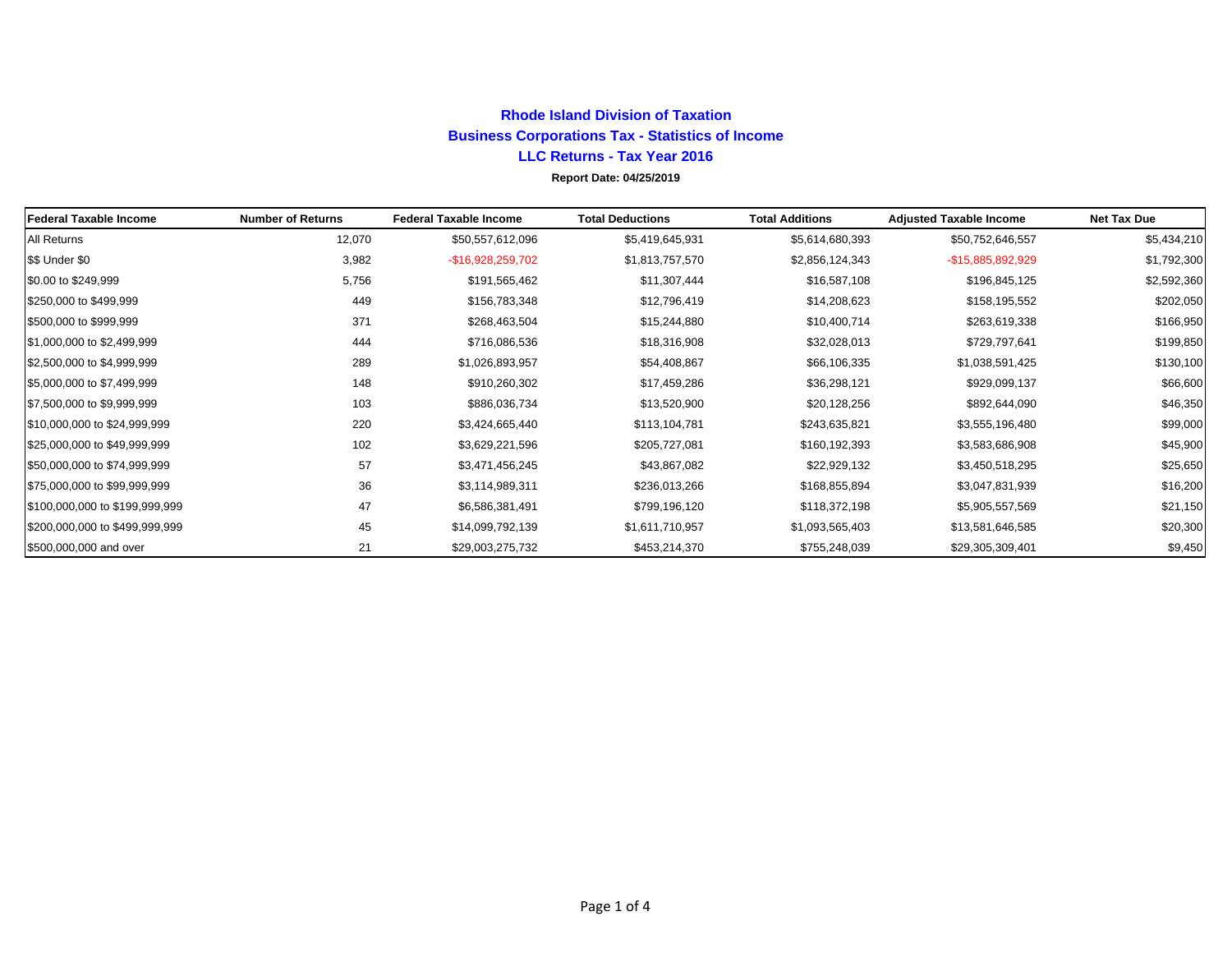## **Rhode Island Division of Taxation Business Corporations Tax - Statistics of Income LLC Returns - Deductions from Federal Taxable Income - Tax Year 2016 Report Date: 04/25/2019**

|                                | Number of | <b>Exempt Dividends and Interest</b> |               | <b>Bonus Depreciation and Sec 179</b> |                 | <b>Discharge of Indebtedness</b> |               |
|--------------------------------|-----------|--------------------------------------|---------------|---------------------------------------|-----------------|----------------------------------|---------------|
| <b>Federal Taxable Income</b>  | Returns   | Count                                | Amount        | Count                                 | Amount          | Count                            | Amount        |
| <b>All Returns</b>             | 12,070    | 141                                  | \$528,554,477 | 2,447                                 | \$4,759,384,780 | 6                                | \$108,526,772 |
| \$\$ Under \$0                 | 3,982     | 36                                   | \$62,484,419  | 804                                   | \$1,657,605,083 | 3                                | \$80,561,278  |
| \$0.00 to \$249,999            | 5,756     | 25                                   | \$129,264     | 814                                   | \$11,178,180    | 0                                | \$0           |
| \$250,000 to \$499,999         | 449       | 5                                    | \$6,080       | 156                                   | \$12,790,339    | 0                                | \$0           |
| \$500,000 to \$999,999         | 371       |                                      | \$468,313     | 150                                   | \$14,773,518    | 0                                | \$0           |
| \$1,000,000 to \$2,499,999     | 444       | 8                                    | \$1,070,526   | 157                                   | \$17,246,382    | 0                                | \$0           |
| \$2,500,000 to \$4,999,999     | 289       | 11                                   | \$52,174      | 99                                    | \$42,187,022    | 2                                | \$2,099,608   |
| \$5,000,000 to \$7,499,999     | 148       | 5                                    | \$833,057     | 59                                    | \$16,626,229    | 0                                | \$0           |
| \$7,500,000 to \$9,999,999     | 103       | 8                                    | \$4,005,082   | 33                                    | \$9,515,818     | 0                                | \$0           |
| \$10,000,000 to \$24,999,999   | 220       | 10                                   | \$98,065      | 78                                    | \$113,006,716   | 0                                | \$0           |
| \$25,000,000 to \$49,999,999   | 102       | 4                                    | \$42,642,569  | 24                                    | \$163,084,512   | 0                                | \$0           |
| \$50,000,000 to \$74,999,999   | 57        | 3                                    | \$59,958      | 18                                    | \$17,941,238    |                                  | \$25,865,886  |
| \$75,000,000 to \$99,999,999   | 36        | 4                                    | \$1,815,109   | 15                                    | \$234,198,157   | 0                                | \$0           |
| \$100,000,000 to \$199,999,999 | 47        | 5                                    | \$174,383,486 | 19                                    | \$624,812,634   | 0                                | \$0           |
| \$200,000,000 to \$499,999,999 | 45        | 4                                    | \$207,589,476 | 15                                    | \$1,404,121,481 | 0                                | \$0           |
| \$500,000,000 and over         | 21        | 6                                    | \$32,916,899  | 6                                     | \$420,297,471   | 0                                | \$0           |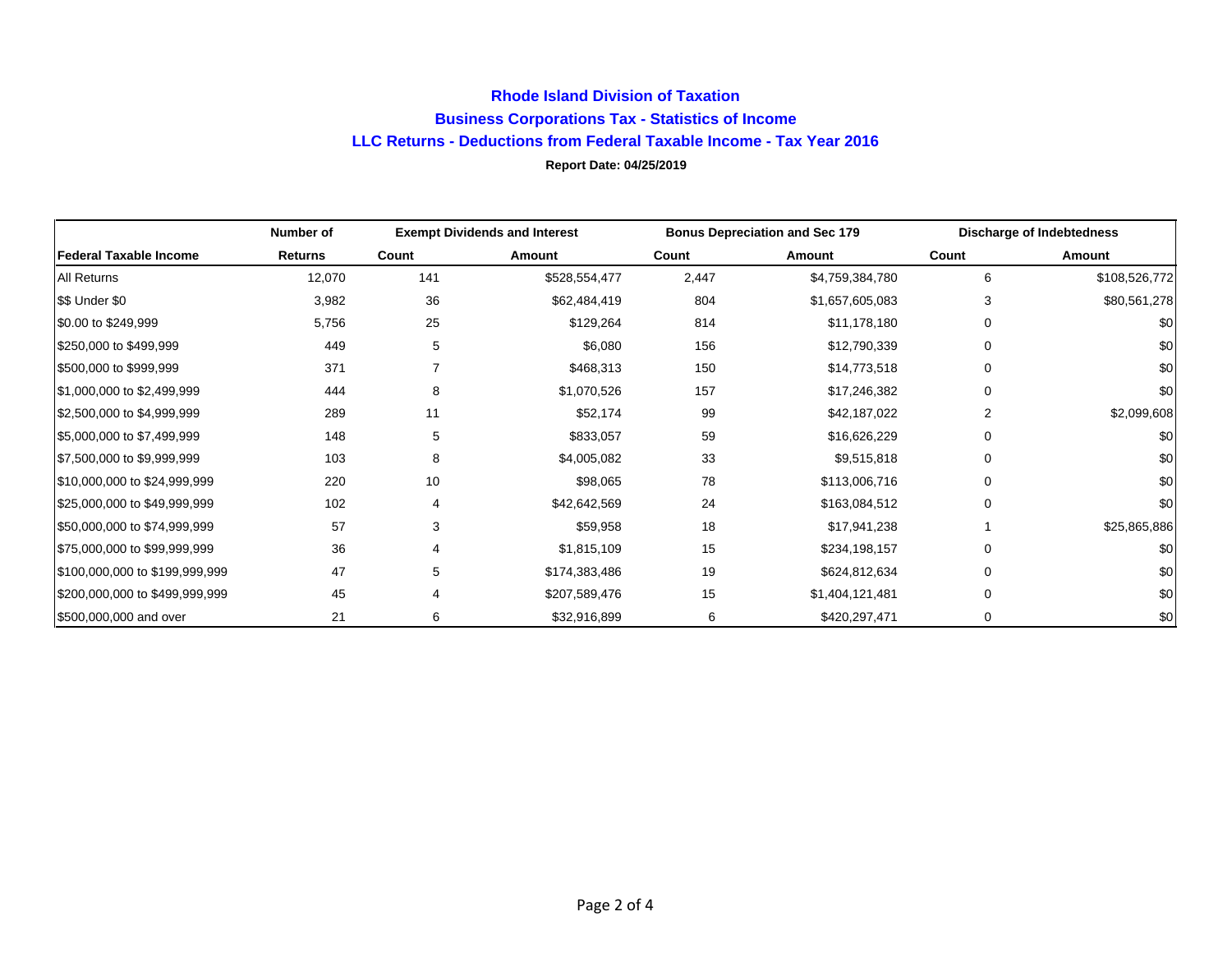## **Rhode Island Division of Taxation Business Corporations Tax - Statistics of Income LLC Returns - Additions to Federal Taxable Income - Tax Year 2016 Report Date: 04/25/2019**

|                                | Number of      | <b>Interest Income</b> |               |       | <b>Bonus Depreciation and Sec 179</b> |
|--------------------------------|----------------|------------------------|---------------|-------|---------------------------------------|
| <b>Federal Taxable Income</b>  | <b>Returns</b> | Count                  | Amount        | Count | Amount                                |
| <b>All Returns</b>             | 12,070         | 174                    | \$169,981,649 | 1,594 | \$5,444,503,622                       |
| \$\$ Under \$0                 | 3,982          | 32                     | \$13,292,659  | 681   | \$2,842,660,197                       |
| \$0.00 to \$249,999            | 5,756          | 39                     | \$377,959     | 314   | \$16,186,514                          |
| \$250,000 to \$499,999         | 449            | 8                      | \$50,431      | 82    | \$14,158,192                          |
| \$500,000 to \$999,999         | 371            | 11                     | \$249,560     | 84    | \$10,151,154                          |
| \$1,000,000 to \$2,499,999     | 444            | 21                     | \$445,021     | 116   | \$31,582,992                          |
| \$2,500,000 to \$4,999,999     | 289            | 19                     | \$4,726,050   | 83    | \$61,380,285                          |
| \$5,000,000 to \$7,499,999     | 148            | 5                      | \$14,270,513  | 41    | \$22,027,608                          |
| \$7,500,000 to \$9,999,999     | 103            | 8                      | \$638,855     | 34    | \$19,489,401                          |
| \$10,000,000 to \$24,999,999   | 220            | 13                     | \$31,095,479  | 67    | \$212,539,342                         |
| \$25,000,000 to \$49,999,999   | 102            | 2                      | \$344,878     | 34    | \$159,847,515                         |
| \$50,000,000 to \$74,999,999   | 57             |                        | \$19,667      | 18    | \$22,909,465                          |
| \$75,000,000 to \$99,999,999   | 36             | 0                      | \$0           | 12    | \$168,855,894                         |
| \$100,000,000 to \$199,999,999 | 47             | 6                      | \$25,627,493  | 12    | \$92,744,705                          |
| \$200,000,000 to \$499,999,999 | 45             | 3                      | \$38,583      | 9     | \$1,093,526,820                       |
| \$500,000,000 and over         | 21             | 6                      | \$78,804,501  | 7     | \$676,443,538                         |